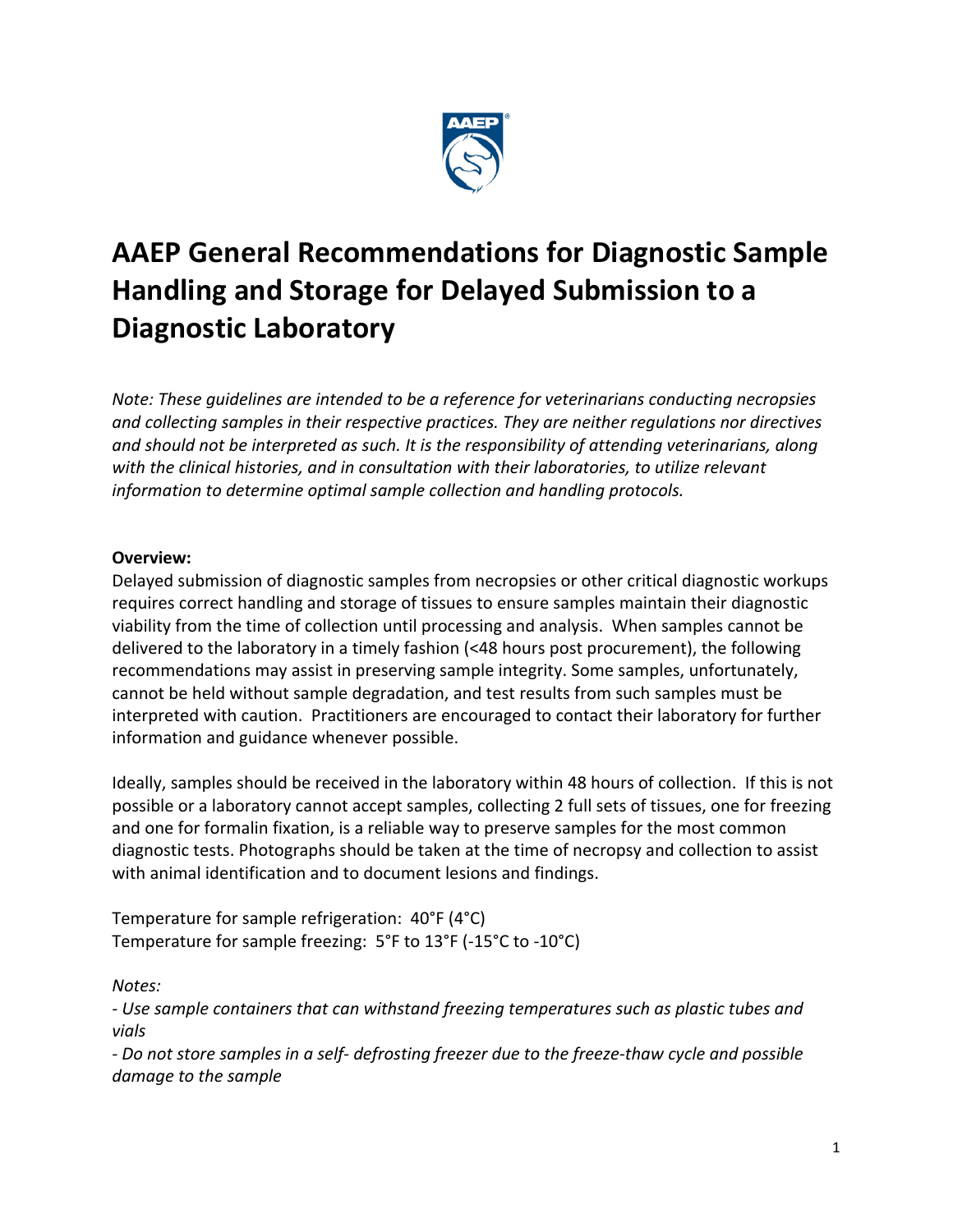### **Recommendations for specific testing modalities are as follows:**

## **Bacteriology**

- Tissue samples for culture (aerobic or anaerobic), feces, and other fluids should be placed in sealable plastic bags or sterile containers and frozen
- Swabs in aerobic transport should be frozen. (Amies<sup>®</sup> transport medium with charcoal is recommended as it supports fastidious bacteria)
- Samples or swabs in anaerobic transport media (ATM) should be frozen. *Note: There are no specific references for preservation of samples in ATM by freezing, therefore, it is also recommended to place tissues (must be >2cm thickness if possible) for anaerobic culture in a sterile, sealable container and freeze*
- Intestinal contents may be preserved for aerobic and anaerobic culture by ligating sections of intestine and freezing

# **Clinical Pathology**

- Samples intended for complete blood count or cytology should be placed in EDTA tubes and refrigerated, but may not diagnostic after 24-48 hours of procurement and refrigeration
- A differential smear from EDTA blood should be made and allowed to dry before shipping to lab
- Serum may be preserved for biochemical analysis by separating serum from the clot and transferring to a clean plastic tube or plain red-top tube and frozen

### **Histology**

- Samples (0.5 cm maximum thickness) should be fixed in 10% formalin (1:10 of formaldehyde to distilled water or saline) and maintained at room temperature. Do not allow samples to freeze
- *Note: Containers should be filled with a 1:10 tissue to formalin ratio to prevent incomplete fixation and sample autolysis*

### **Molecular Diagnostics**

- Tissue, body fluids, and swabs should be frozen. Contact the laboratory for the effects of freezing on specific molecular tests
- Do not send swabs in bacterial transport media unless approved by laboratory due to possible PCR inhibition
- EDTA blood should be refrigerated and not frozen unless directed by the laboratory

### **Parasitology**

- Fecal samples may be refrigerated for up to 7 days. Feces for fecal ova and parasites cannot be frozen due to damage to the parasitic ova
- Parasites submitted for identification (worms, ticks, etc.) may be preserved in 70% isopropyl alcohol and stored at room temperature